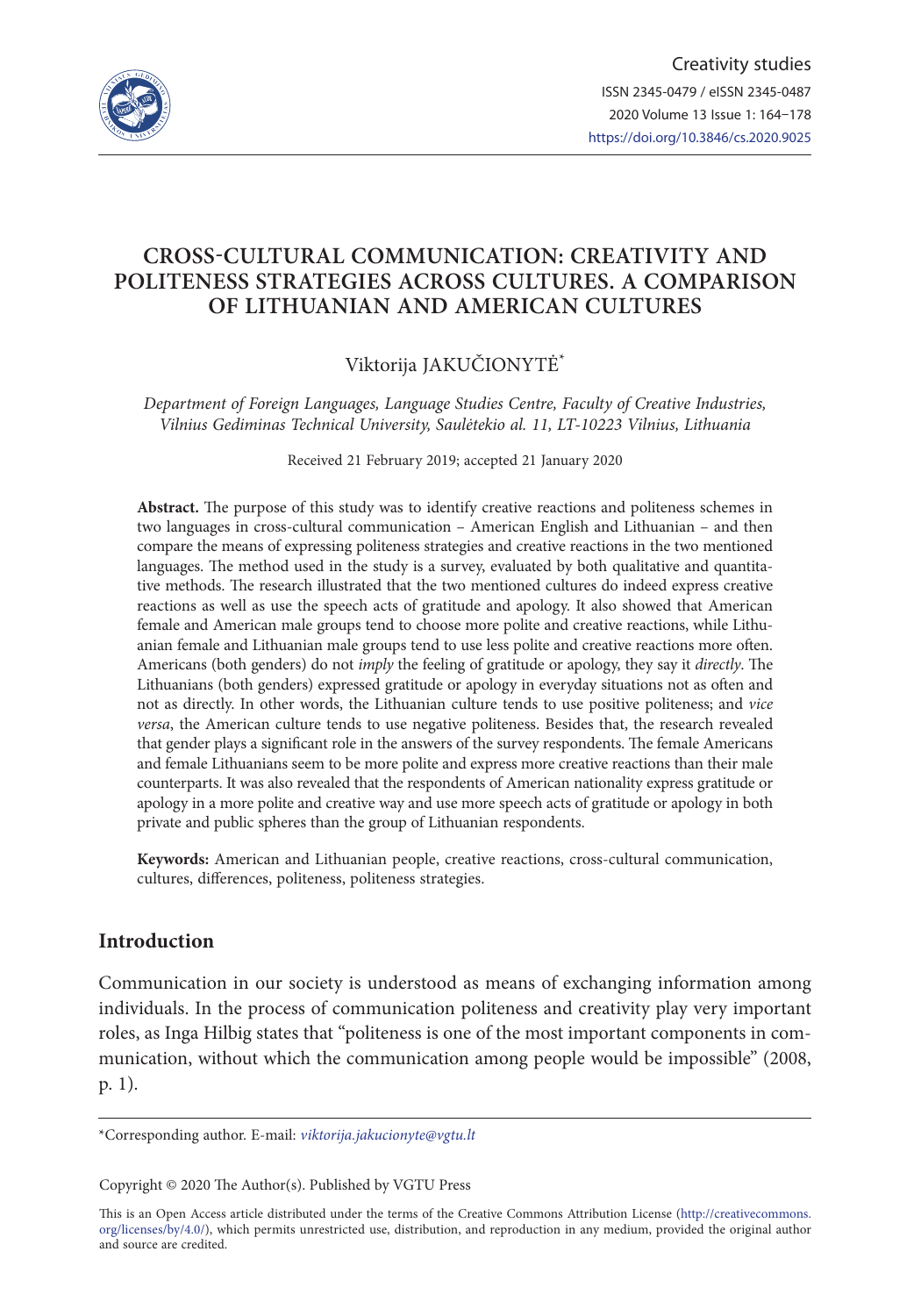"politeness can be understood as a social phenomenon, a means to achieve good interpersonal relationships, and a norm imposed by social conventions. So it is phenomenal, instrumental and normative by nature. **In many ways, politeness is universal.** It can be observed as a phenomenon in all cultures; it is resorted to by speakers of different languages as a means to an end and it is recognized as a norm in all societies. Despite its universality the actual manifestations of politeness, the ways to realize politeness, and the standards of judgment differ in different cultures" (Huang, 2008, p. 97).

This study focuses on the politeness and creative reactions across two different cultures – American and Lithuanian – to discover whether Yongliang Huang's conclusion, "politeness is universal" is true. A survey was designed to represent real-life scenarios and complex situations where apologies and words of gratitude were not the only language devices, but politeness strategies and aspects of creative reactions as a whole would be used. With the help of the survey, comparison between the two mentioned cultures was analyzed. This study is an attempt to observe Lithuanian and American politeness as well as creative reactions which are used in everyday life scenarios to discover the most often used and acceptable (and yet polite) reactions in various situations. According to Jenny Thomas, "We can have no access to speakers' real motivation for speaking as they do. As linguists we have access only to what speakers say and to how their hearers react" (1995, p. 55). Using Thomas' ideas as a guide, a comparison was made of these two cultures.

*The research question:* What are the creative reactions and politeness schemes in two languages in cross-cultural communication – American English and Lithuanian – and what are the means of expressing politeness schemes and creative reactions in the two mentioned languages?

*The purpose* of the research is:

- To discover creative reactions and politeness schemes in two languages American English and Lithuanian;
- Compare the means of expressing politeness strategies and creative reactions in the two above mentioned languages.

*The objectives* of the paper are:

- To explore the theoretical aspects of politeness strategies as they relate to creative reactions and culture;
- To investigate creative reactions, culture aspects and the means of expressing politeness in the Lithuanian and American English languages;
- To discover and then compare the similarities and differences in the way politeness strategies, creative reactions and culture aspects are expressed in the two above mentioned languages.

The survey used in the paper is evaluated by both qualitative and quantitative methods. The survey was carried out with the help of *Survey Monkey* (1999–2019), which is one of the most popular online survey tools in the world designed and administered through Harvard University, United States. The survey included 19 questions. The first seven questions were introduced in order to gather some information about the respondents. The next two questions of the survey asked the participants to count approximately how many times per day they usually say "sorry" and "thank you/thanks" and to say under what circumstances or in what situations they usually do that. The survey also included two open-ended items. One

So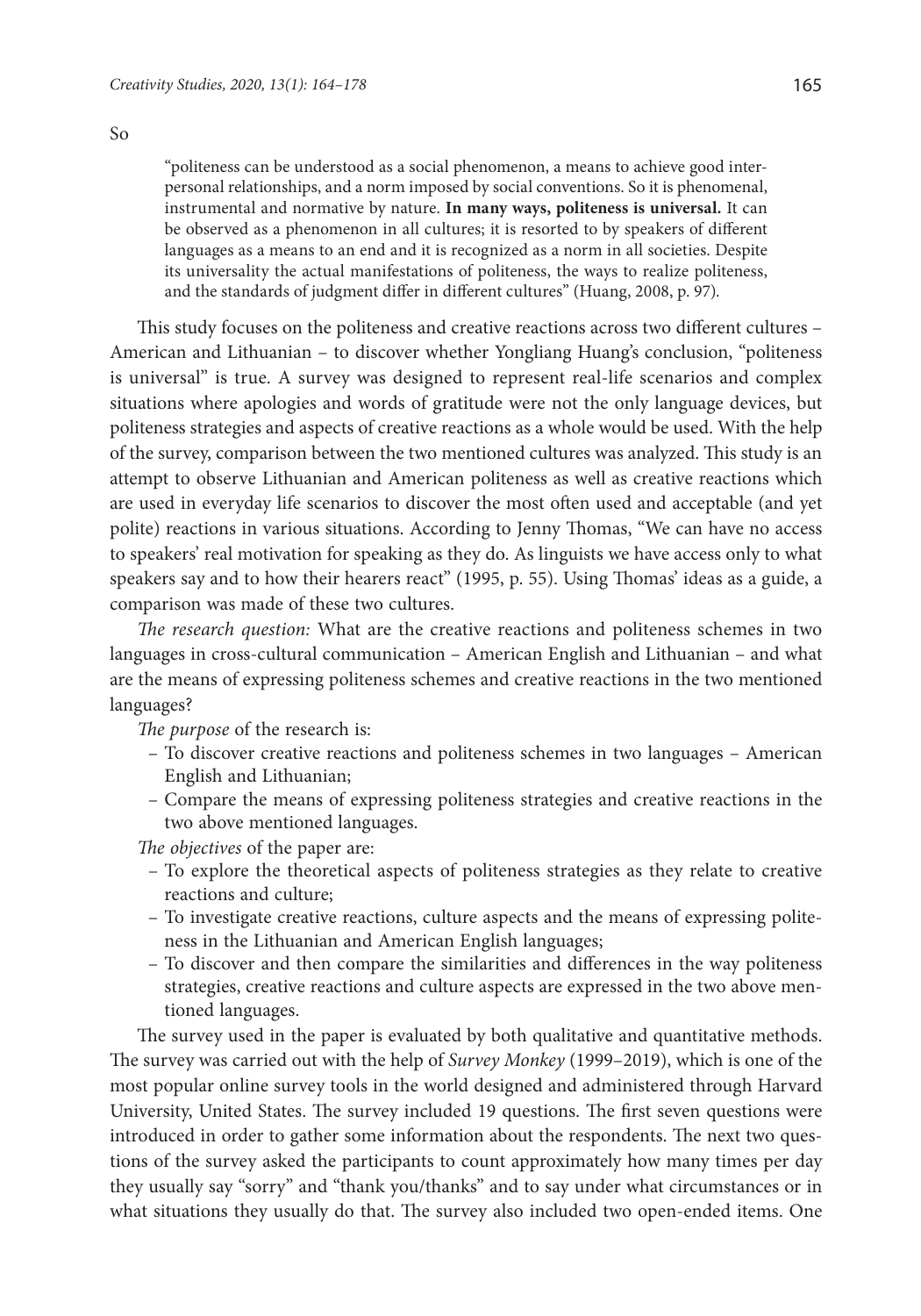was to define politeness and creative reactions by the participant and the other was to express any thoughts concerning the topic of cross-cultural communication, politeness, creativity and the survey overall. The action in the eight scenarios was described in various situations (at work, on a bus, in the street) and among people having different (or no) relationships (among friends, colleagues in the office, and strangers on a bus).

*The scope* of the paper is: There were 154 participants who took part in the survey: 75 Americans (50 women and 25 men) and 79 Lithuanians (48 women and 31 men) participated and voluntarily answered the survey questions.

*The aim* of this survey was to look deeper into the use of creative reactions and politeness principles used in everyday situations in two different cultures – American and Lithuanian – paying attention to many different factors: age, education, marital status, gender and, of course, nationality. The survey revealed some commonalities in American and Lithuanian cultures, as well as some differences.

### **1. Theoretical framework**

#### **1.1. Pragmatics**

"Pragmatics is the study of language from the point of view of users, especially of the choices they make, the constraints they encounter in using language in social interaction and the effects their use of language has on other participants in the act of communication" (Crystal, 1985, p. 240).

According to George Yule (1996), pragmatics is concerned with the study of meaning as communicated by a speaker or writer and interpreted by a listener or reader.

Pragmatics was first discussed by the father of linguistics, Ferdinand de Saussure (1857– 1913). As a result of that, "linguists came to understand that language cannot only be studied as a closed system: time came to look at language from the outside, i.e. to see what the speaker does with language" (Valeika & Verikaitė, 2010, p. 7).

Politeness, as a part of pragmatics, is one of the most important components in culture, creativity and communication. The politeness phenomenon can be understood as any action which helps to maintain or strengthen the interrelationships of the interlocutors (Čepaitienė, 2007, p. 11).

Although Jiang Zhu and Yuxiao Bao state that

"politeness is a kind of social phenomenon, an approach used in order to maintain the harmonious interpersonal relationship, and a kind of conventional behavior that everyone must follow no matter what his culture is" (2010, p. 2),

they also say that "there are different standards of politeness in different cultural backgrounds of society" (2010, p. 2). So cultures differ in how they define politeness and in how important politeness is for them. According to Huang, "politeness can be understood as a social phenomenon, a means to achieve good interpersonal relationships and a norm imposed by social conventions" (2008, p. 97). A person should know how to behave in a polite way, what to wear, how to speak in different situations. S/he should be aware of how to ask, thank, talk on the phone, answer, argue, praise or comfort. In other words, when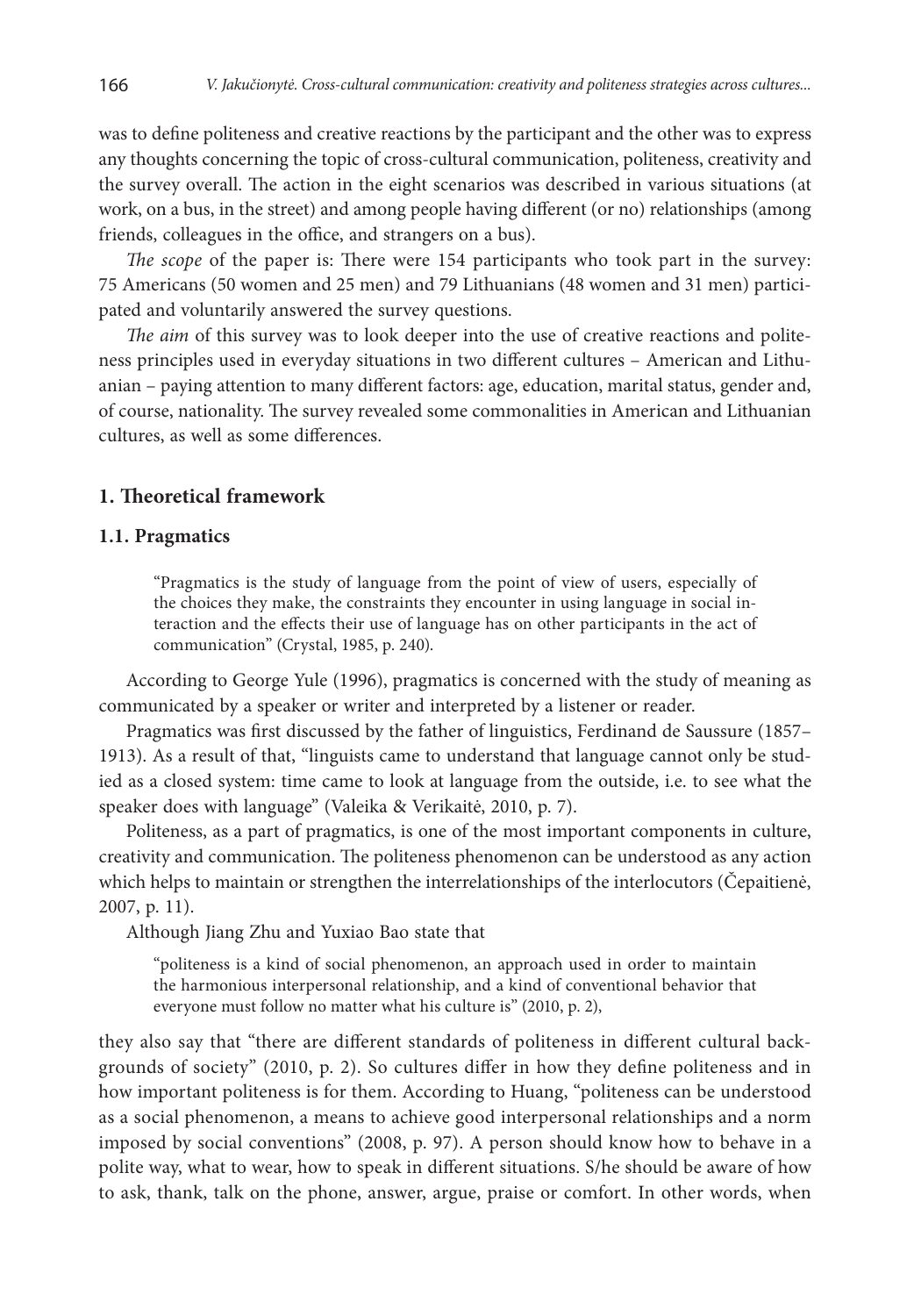politeness is mentioned, creative reactions and communication on cultural background become inseparable parts also.

In the *Dictionary of the Current Lithuanian Language* (*DCLL*) the term "politeness" is presented as a synonym to the term "etiquette" (Keinys, 2012, p. 46). According to Giedrė Čepaitienė, "the language etiquette is the totality of communication norms accepted by the society, language formulas, which show polite or impolite relationships between the speakers" (2007, p. 68). So to be *polite* means to face certain standards and meet specific societal expectations. As it is stated that "the language etiquette is often named as language politeness, it can be considered that the phenomenon of politeness fits into the frames of the requirements of etiquette" (Čepaitienė, 2007, p. 20).

Politeness is one of the important societal, cultural and psychological guidelines of a human's behavior. Polite behavior is considered to be policy of a human being. Nevertheless, "politeness is not the reminiscence of any action – it appears only when people communicate and it refers to the identifiable, applicable and deciduous standard of societal group members" (House, 2005, p. 13).

So, even if polite actions are performed by individual performers, the phenomenon of politeness is social and effected by societal actions within a community (Hilbig, 2009).

Usual ways to be polite are referred to the collective values of a culture or society; these are instilled into the individual in early childhood. Politeness is learnt in the process of collaborative and linguistic socialization, while the process itself is affected by culture. Culture is understood as a profound complexity of attitudes, beliefs and deep underlying values, which influences behavior of separate individual; it is like some collective program, which unites one group members with the other (Lubecka, 2000, p. 12).

Culture determines all the human communication processes, including politeness. Speaking generally, politeness is a universal phenomenon, as it answers common human requirements and it exists in all cultures in one or another semblance. Nevertheless, politeness norms and conceptions vary among the cultures because of different hierarchy of values and worldviews. In different cultures the culture representatives choose and entrench different verbal and non-verbal ways to express politeness (Čepaitienė, 2007, p. 22; Sifianou, 2000).

As already stated, politeness is understood as socially acceptable verbal and non-verbal behavior. On the other hand, what is acceptable depends not only on relationships between societal communicators, but also on the concrete situation of interaction. If a person is asked what politeness is for him/her and what the qualities are of a polite man, different answers would be presented. According to Peter Grundy, "politeness is not scientific, but everyday conception, which could be interpreted in many ways, related to ethics, morality or the sphere of human inward culture" (2000, p. 164). So the phenomenon of politeness is vividly discussed by separate individuals in everyday situations and it influences, impacts and guides the life of society (Hilbig, 2009, p. 13).

Thomas distinguishes two traditions in a language of understanding politeness (1995, p. 150):

- 1. The first pragmatic tradition politeness is understood as nice, proper linguistic behavior, etiquette;
- 2. The second pragmatic tradition politeness is understood as theoretic construct, which is created by scholars and which is demarcated from any estimation.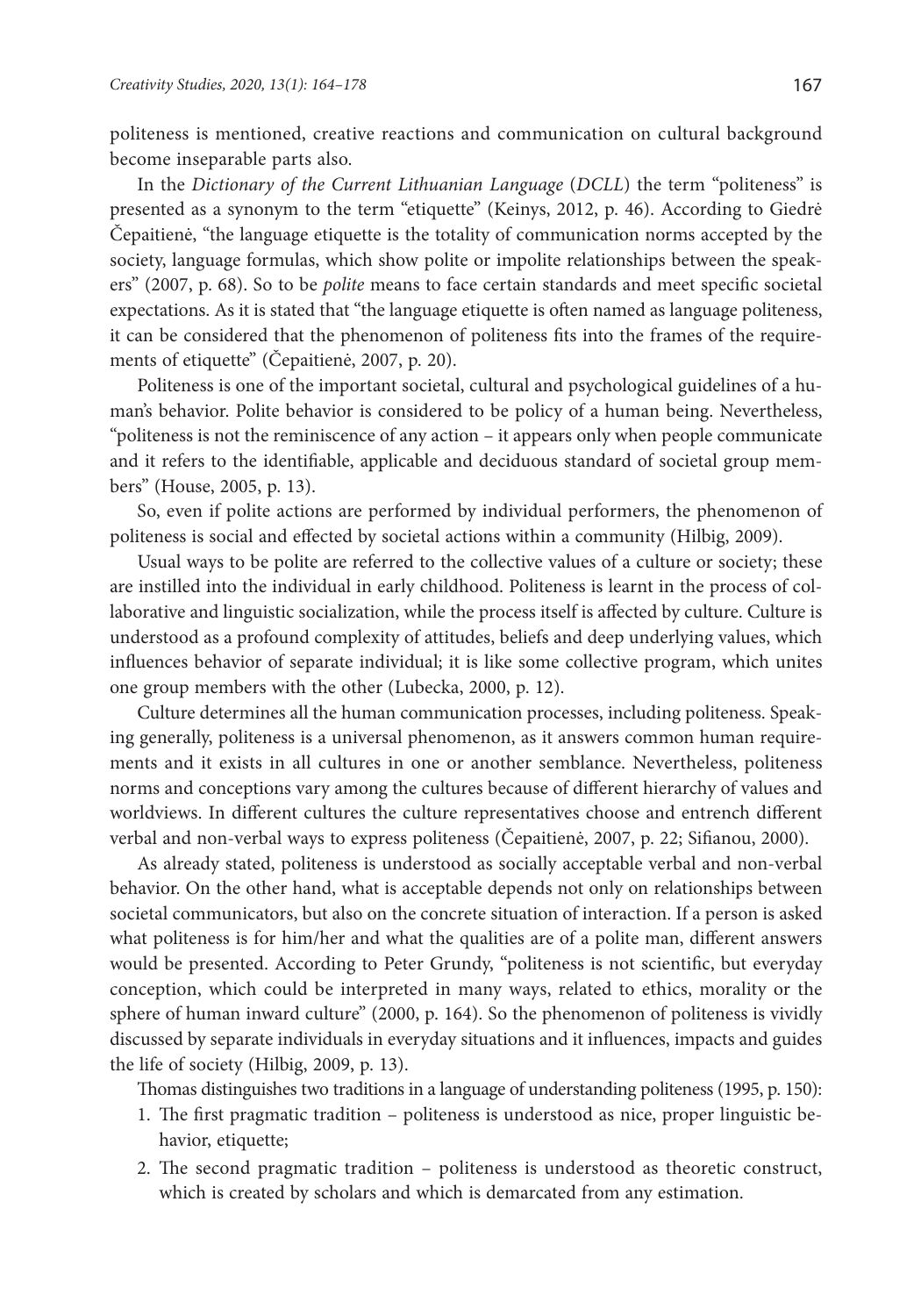Thomas states that only linguistic expressions and the reactions of the addressee are approachable to the researcher, but not the real motivation of people to talk in that way. "A linguist cannot know for sure whether real, honest aspiration, attention or kindness is shown or just a polite phrase is used" (Thomas, 1995, p. 150).

The first pragmatic tradition, or the first point of view, which is very popular, is also known as *social norm*, as the terms *polite* or *politeness* in everyday usage of language are connected with the accepted behavior, well-established norm or tactful attention to other people (Kasper, 1990, p. 207). The same meaning of the conceptions *polite* or *politeness* is presented in the English and Lithuanian dictionaries. As an example we may take *Collins COBUILD English Language Dictionary* (Sinclair, 1987), in which a polite person is described as having good manners, behaving in appropriate ways and the one who is considerate of others; while in the *DCLL* a polite person is described as the one who behaves well and has good manners (Keinys, 2012, p. 86).

As it has already been mentioned, such definitions of *politeness* infer that politeness is accompanied by creative reactions*,* which says that the behavior rules, forms or norms in a society are influenced by creative reactions also.

If scholars consider politeness as linguistic etiquette, trying to glance at it from other linguistic spheres (e.g., semantics, sociolinguistics, ethno linguistics, etc.), that scholars are interested in how the politeness phenomenon reveals itself in the system of language, they also gather and examine the means of linguistic expression, try to find out how the usage of language varies considering such elements as sex, age, social status. In those cases the scholars concentrate on the politeness meanings that can be seen in the utterance, polite expressions are examined separately or in the most general social and cultural context (Čepaitienė, 2007; Hilbig, 2009).

From the point of view of pragmatics, politeness can be expressed not only by autonomous politeness acts, the aim of which is to demonstrate the politeness convention, but also by such acts the usage of which gives them a politeness indication only in some particular situations; and when they are disembodied from the concrete situation, they do not have any degree of politeness or meaning (Čepaitienė, 2007, p. 36).

Scholars of pragmatics are interested in politeness when this phenomenon is a peculiarity of concrete language usage, i.e. how the user of language uses the means of sociolinguistic politeness in order to achieve his/her goal (Thomas, 1995, p. 185).

The cross-cultural communicative intention of the addresser is supposed to be important and is put in the first place. At the same time not only usual etiquette formula is analyzed, but actually any utterance, by which respect or friendliness to the addressee are shown. So politeness also includes jokes, even teasing or insults that have the function of demonstration and strengthening of inter solidarity of some social group members. So the social norm is considered to be flexible, dependent on the situation (Spencer-Oatey, 2000).

Scholars look at the usage of language not by applying standards, which are based on language norms, language of dominant social group, the researcher's feeling of culture or intuition, but by describing the norms of language users, which arise from systematically gathered and analyzed empirical language data or from special researches of politeness perception. Čepaitienė states that language etiquette is not only norms and formulas, but also the strategy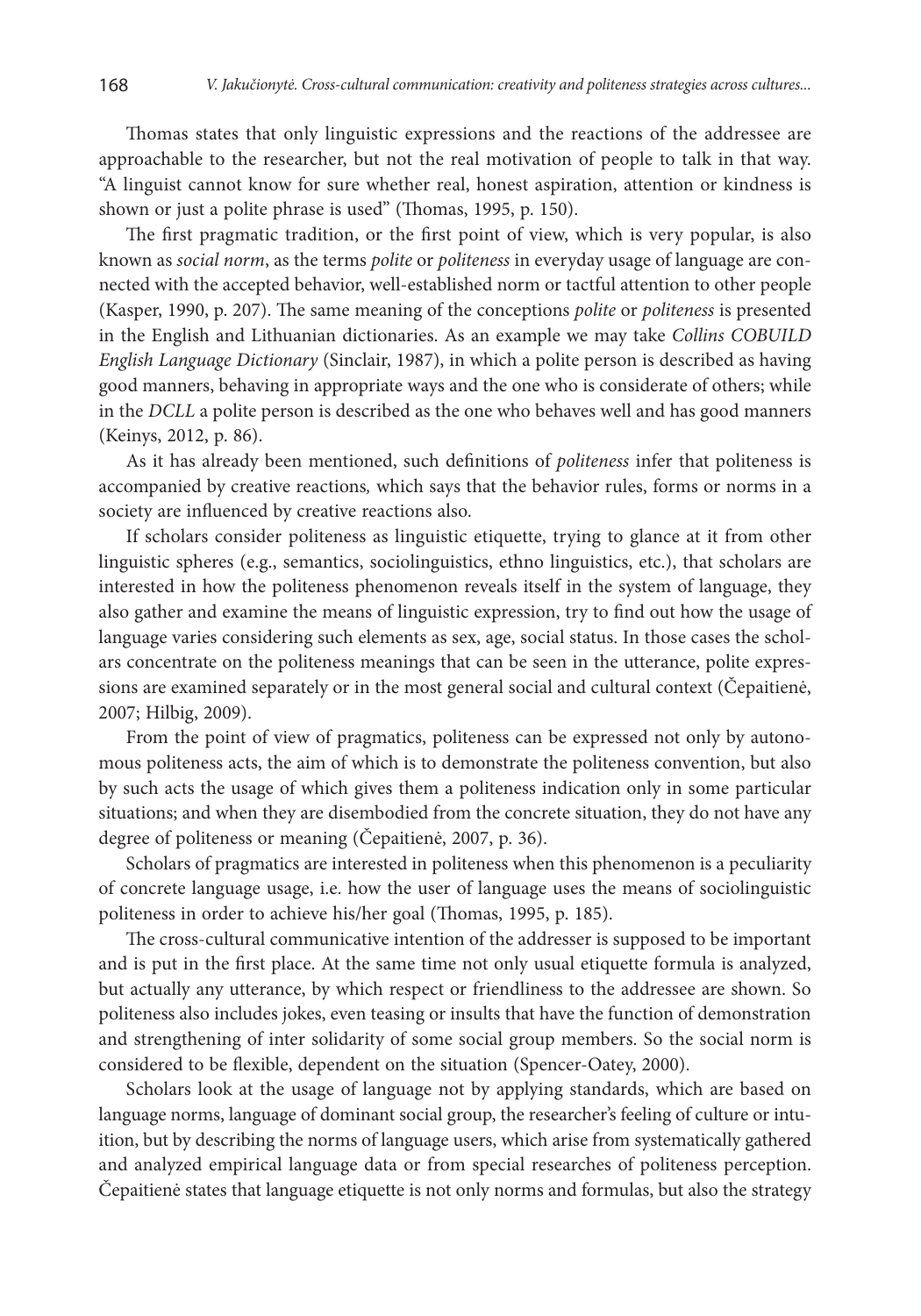of language activities. She also emphasizes that pragmatics is concerned about the social and personal relationships of the speakers, the interpretation of the utterance and the selection of language expression in a concrete context of conversation (Čepaitienė, 2007, p. 20).

#### **1.2. English and Lithuanian politeness: cultural impact**

According to Hilbig (2008), the majority of Lithuanian works about etiquette described only how politeness can be expressed in the Lithuanian language, e.g., how people could address, thank or wish something each other. Only the monograph of Čepaitienė (2007) is more exhaustive, in which she states that pragmatics is also interested in the interpretation of what has been said in a concrete context of utterance. Although Hilbig states that "politeness is one of the most important components in communication, without which the communication among people would be impossible" (2008, p. 1), she also states that not only foreign people, but also Lithuanians themselves think that people in Lithuania are impolite (2008, p. 8). The biggest number of dissatisfactions is heard when Lithuanian people socialize in unacquainted public places. Such opinions made the scholars pay much attention to the socializing of Lithuanian people in public places (Hilbig, 2008).

Zhu and Bao (2010) state that politeness is the universal phenomenon in all social groups, but every ethnic group has its particular principles or standards. So people from different cultural backgrounds will express politeness and culture in different ways. For example, for the American English people "the function of apology is to restore and maintain harmony between a speaker and hearer" (Sangpil Byon, 2005, p. 141). Siriruck Thijittang (2010) and Penelope Brown and Stephen Levinson, state that "like other speech acts such as requests and refusals, apology is face-threatening and thus demands a full understanding of its usage in order to avoid miscommunication" (1987, p. 3).

American people like paying compliments. Their compliments "have a […] function of enhancing rapport between the interlocutors; they also have multiple discourse functions such as greeting or expression of gratitude", states Sanae Tsuda (1992, p. 144). On the other hand, as Zhu and Bao state, it is also important for an American person to accept a compliment – "the acceptance of compliment is a kind of respect to the counterpart" (2010, p. 850).

American people like having guests in their homes and they also like being invited. Nevertheless, if a person invites his friend to come to him/her and s/he refuses, the speaker will not insist, "in order to make sure that s/he is polite to the hearer" (Zhu & Bao, 2010, p. 851). What is more, Americans

"like to praise the hostess or the host on their first visit, they consider it to be polite and natural. […] In most cases, Americans prefer to be praised over their house, garden, car, wife, decorations and room arrangements, etc., especially something made on their own hands […]" (Huang, 2008, p. 99).

As American people like visiting their friends, they also feel grateful for being invited. When they are leaving, that would usually say: e.g. "Thank you so much for a wonderful evening" (Huang, 2008, 99).

According to Huang, Americans "prefer to convey their thanks directly" (2008, p. 99). In other words, they do not try to imply the feeling of gratitude, they say it directly. What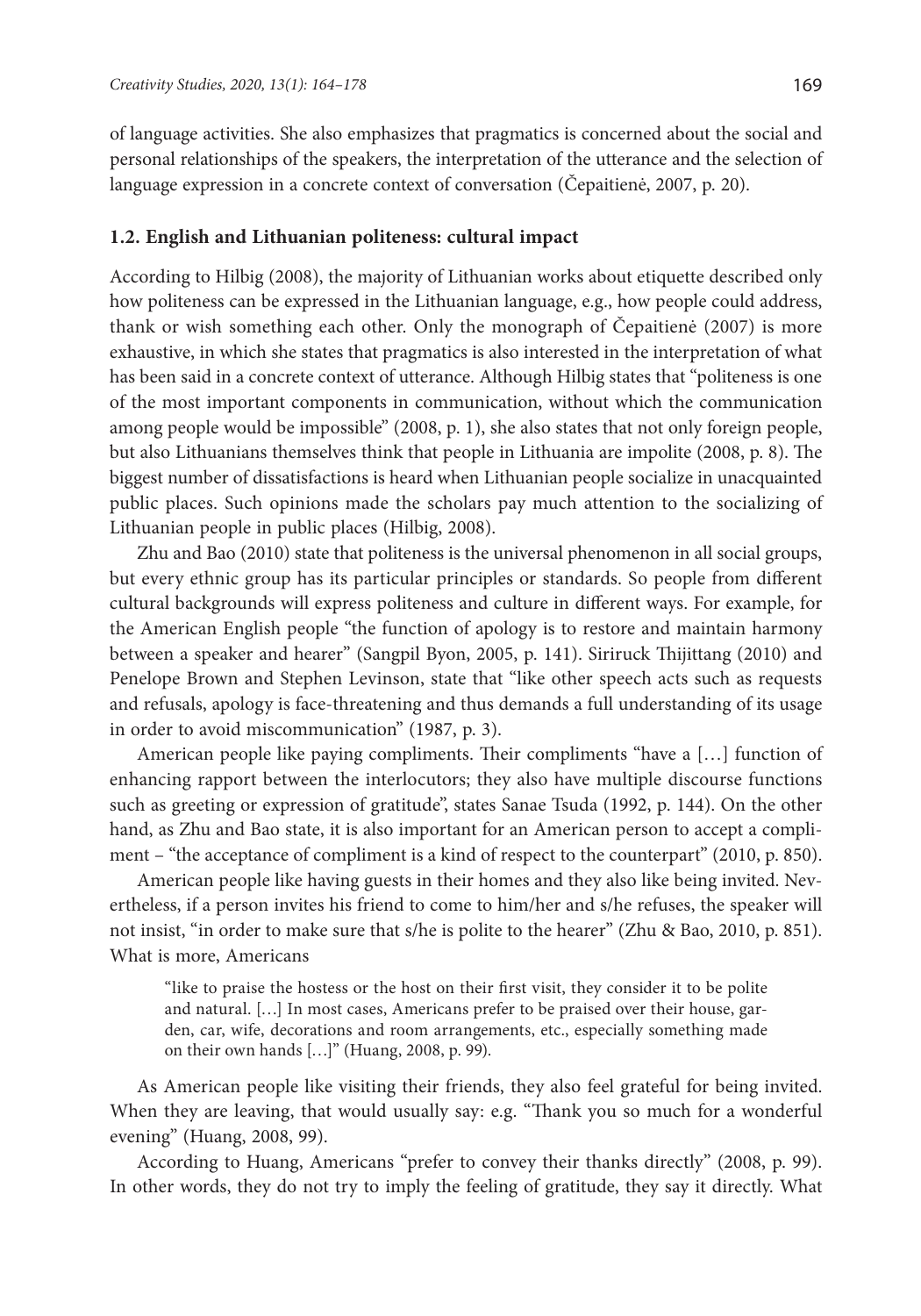is more, when Americans feel thankful for something, for example, for help, they could say: e.g. "You are really a great help to me", "I can't imagine how I can manage it without you!", "Thank you for enduring so much trouble I brought to you!", "I really appreciate your help!" (Huang, 2008, p. 99).

These examples illustrate that Americans try to "maximize the communicator's help to be polite" (Huang, 2008, p. 99) and they do not stop themselves from showing gratitude.

To conclude, Thomas says that

"Politeness as a real-world goal (i.e. politeness interpreted as a genuine desire to be pleasant to others, or as the underlying motivation for an individual's linguistic behavior) has no place within pragmatics. We can have no access to speakers' real motivation for speaking as they do, and discussions as to whether one group of people is "politer" than another (in the sense of genuinely behaving better to other people than to other groups) are ultimately futile. As linguists we have access only to what speakers say and to how their hearers react" (1995, p. 150).

This study is an attempt to identify the most common, accepted models of gratitude and apology in American English and Lithuanian in various social situations; match them together according to the material collected in similar situations; discuss the most important socio cultural elements that determine the understanding of politeness and its expressiveness; also understanding that the world is a cosmopolitan place filled with different cultures and traditions, this study is an attempt to identify creativity aspects, as parts of politeness sphere, as well.

#### **2. The results of the research**

## **2.1. Methods**

The survey was designed to represent real-life scenarios and complex situations where apologies and words of gratitude were not the only language devices, but politeness strategies as a whole would be utilized. Creative reactions as well as comparison between two cultures were analyzed: between American culture and Lithuanian culture.

The survey included 19 questions. The first seven questions were introduced in order to gather some information about the respondents, which could play an important role while analyzing creative reactions and politeness strategies used in both cultures. The participants had to answer the questions about their age (they were categorized into seven age groups: from 18 to 24; from 25 to 34; from 35 to 44; from 45 to 54; from 55 to 64; from 65 to 74; 75 or older), gender, religious/non-religious, nationality, marital status and education. The next two questions of the survey asked the participants to count approximately how many times per day they usually say "sorry" and "thank you/ thanks" and to say under what circumstances or in what situations they usually do that. The survey also included two open-ended items. One was to define politeness and creative reactions by the participant and the other was to express any thoughts concerning the topic of politeness, cross-cultural communication, creative reactions and the survey overall.

There were only eight scenarios presented in the questionnaire. The examples were chosen to be small to help the respondents concentrate more on each of the questions: to think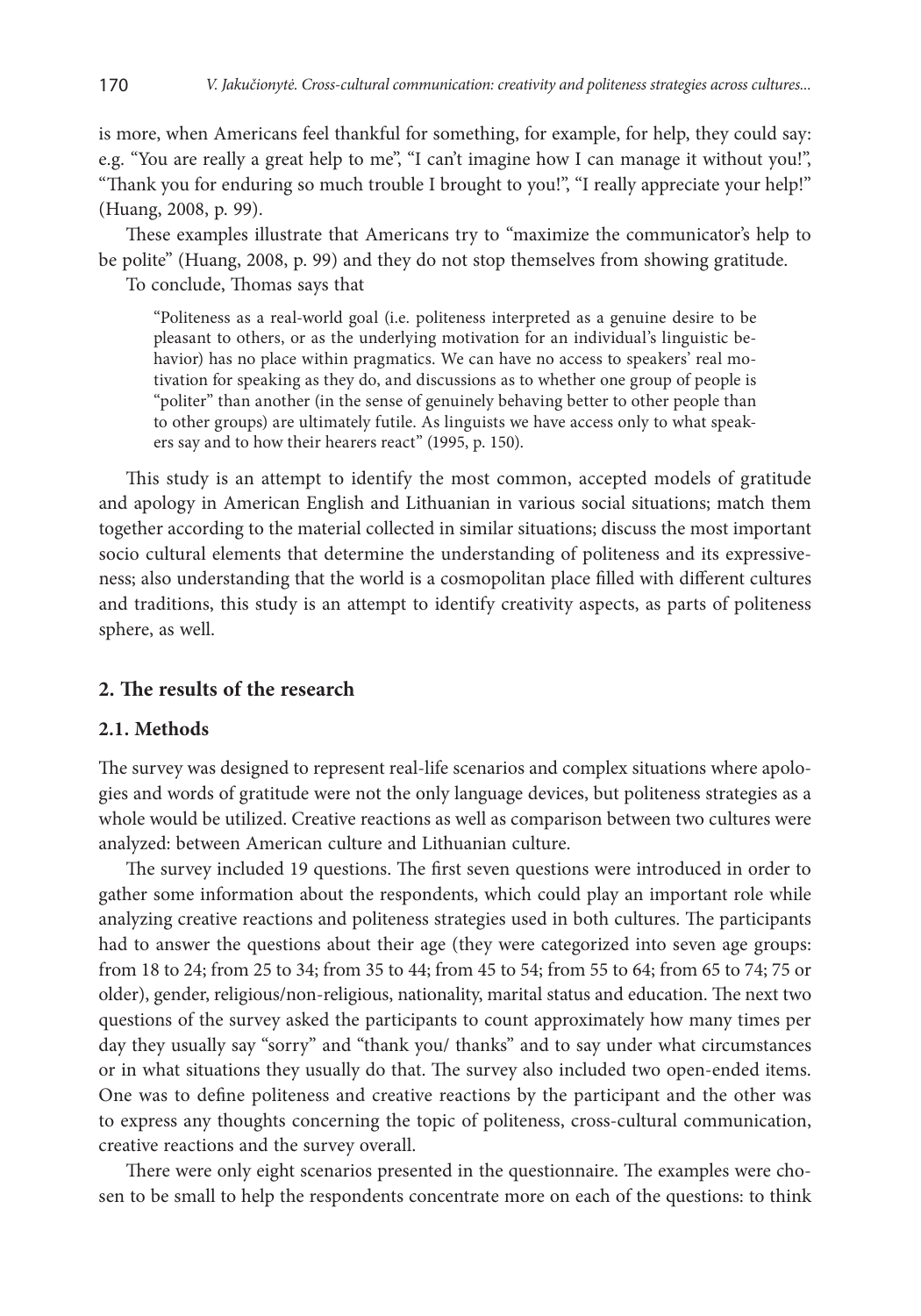carefully which reaction best represented theirs in the given situation and so they would not get bored and indifferent while answering. The eight scenarios that were presented for the respondents were real-life. The action in the scenarios was described in various situations (at work, on a bus, in the street) and among people having different (or no) relationships (among friends, colleagues in the office, and strangers on a bus). All the situations in the survey were presented in a way that the respondent had to think creatively and reflect on feelings of gratefulness or apology about something. The scenarios included four answers/ reactions each, so the participants had to choose the answer/reaction which, according to him/her, best suited in a particular situation.

The scenarios were created based on everyday situations. For example, situation No. 14 presented a conversation among two friends, while situation No. 16 gives a scenario of conversation between two colleagues. In both scenarios one of the speakers should feel sorry and the survey reveals this information, whether the words of apology differ while talking to a colleague or talking to a friend. Another pair of situations describes the feeling of gratitude among close friends (situation No. 17) and colleagues (situation No. 19). The survey reveals whether the degree of gratitude differs when a person thanks a friend and a colleague and whether different reactions are chosen to express gratitude. This way, the speakers of the scenarios behave creatively and communicate differently. All the participants answered the questions willingly and honestly. Nevertheless, just like Thomas states,

"We can have no access to speakers' real motivation for speaking as they do, and discussions as to whether one group of people is politer than another (in the sense of genuinely behaving better to other people than to other groups) are ultimately futile. As linguists we have access only to what speakers say and to how their hearers react" (1995, p. 150).

In other words, we could never know if the answers reflect true responses, if the speaker is really honest or polite or reacts creatively, we can only accept the information given and react to his/her words.

There were 154 participants who took part in the survey: 75 Americans (50 women and 25 men) and 79 Lithuanians (48 women and 31 men) participated and voluntarily answered the survey questions. The survey was carried out with the help of *Survey Monkey* (1999–2019), which is one of the most popular online survey tools in the world. It allows the researcher to get information via survey from participants around the world and then tabulates the results. According to research done back in 2001, Narcyz Roztocki states,

"Modern Internet-Based Surveys are not traditional paper-and-pencil surveys simply mapped into HTML format and posted on the Web, however. They are intelligent user interfaces supported by efficient database systems to retrieve, process and analyze data. As Internet-Based Surveys became more intelligent, and therefore better able to deal with problems, while optimizing advantages, it could be assumed that the importance of the Web for academic data collection will increase" (2001, p. 5).

Since 2001, the web-based survey has picked up momentum. I decided to use the *Survey Monkey*, as it provides a simple, cost-effective, self-serve web base that ensures privacy and security through Secure Sockets Layer encryption and multi-machine backup to keep data secure. *Survey Monkey* is a part of the *Fortune 100* companies as is used by businesses, academic institutions, and organizations around the world.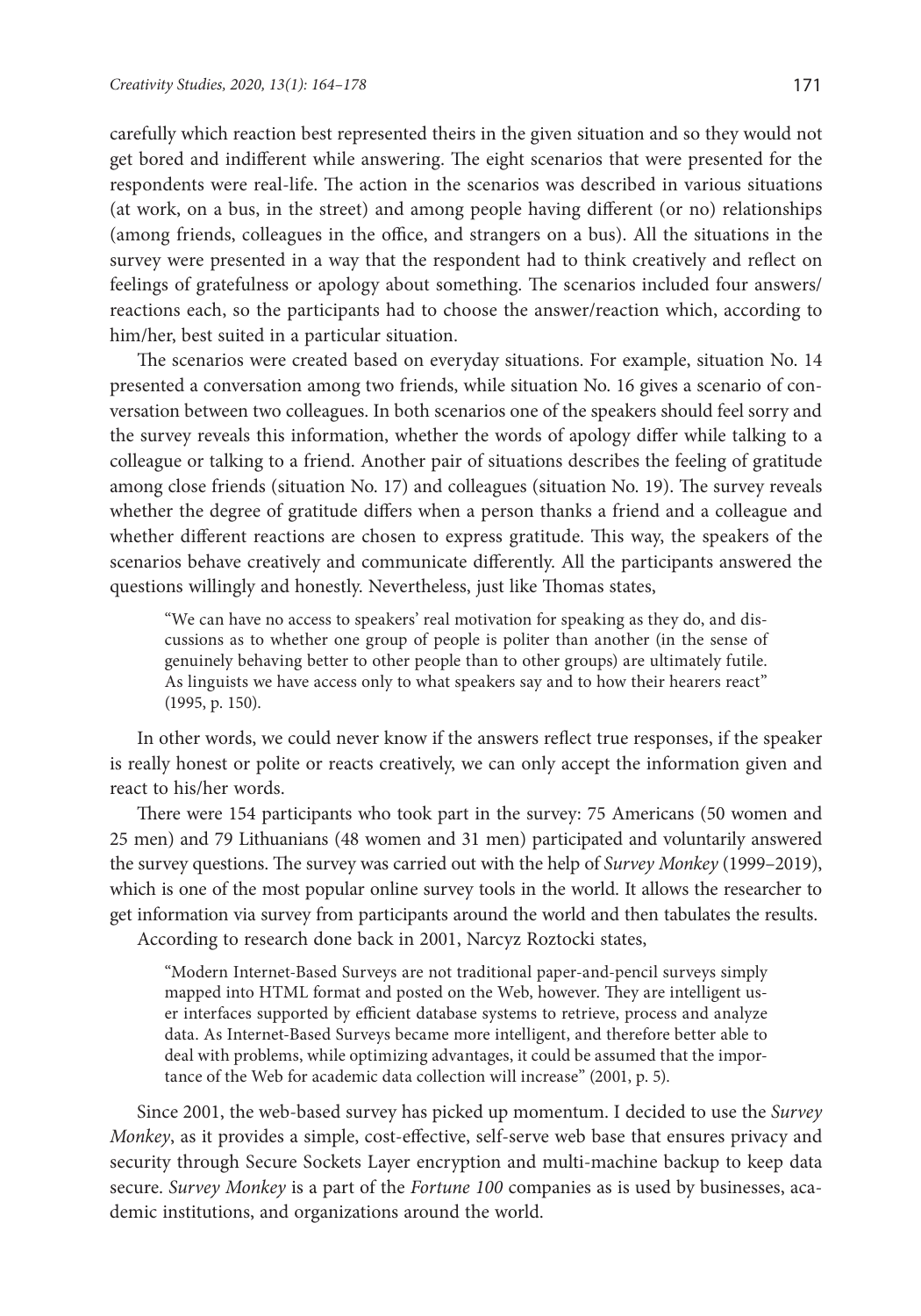As it was stated before, the aim of this survey was to investigate the use of creative reactions and politeness principles used in everyday situations in cross-cultural communication in two different cultures – American and Lithuanian – paying attention to many different factors: age, education, marital status, gender and, of course, nationality. The survey revealed some commonalities in American and Lithuanian cultures, as well as some differences.

## **2.2. Survey instruments**

All the respondents who participated in the survey (154) answered the question (which consisted of three parts): *What does such a phenomenon as politeness mean to you? What does such a phenomenon as creativity mean to you? What do they have in common?* Surprisingly, there were analogical answers including idioms used to describe politeness and creative reactions. The respondents describe them in different ways, but there were some common themes:

- "It is a manner of *behavior*, parts of *behavior*, they are necessary in a society"; "The actions of *behavior* towards other people";
- "They are the degree of inner *education* of a person"; "The degrees of a person's *education*"; "Some things that show person's *education*, respect for other people"; "Human ability to show your *intelligence* level";
- "The *respect* for others"; "*Respectfulness* for people"; "It is when you *respect* people";
- "A way to show your *good intentions* towards the others"; "Being *attentive* to other people's needs"; "*Caring* about other people's comfort levels"; "*Consideration* of another persons feelings"; "*Treating* others with courtesy and respect"; "To *consider* others before yourself";
- "Cultural phenomena of expressing some kind of *etiquette*";
- "The keys to open the door"; "The mirrors of your soul"; "Family's heritage"; "Good manners in words and deeds"; "Abiding cultural expectations for courtesy";
- "Inseparable parts of my work and life"; "Important components in human relationships"; "Necessities I use every day in my life"; "All life included"; "Natural reactions to everyday situations"; "Requirements for good interpersonal relations".

All these responses to the given question illustrate, whether American or Lithuanian, that there were common themes held. The first question was to discover whether respondents had different points of view of what politeness and creativity are for them and how important, if at all, they are for them. The differences in attitudes even enhance and strengthen the meanings of politeness and creativity.

#### **2.3. Findings**

After analyzing all the unveiled data, the research findings could be presented:

- 1. The respondents describe politeness and creativity in different ways, but there are some common themes. A part of the respondents describe the terms as necessary parts of their lives. For a few, the terms are synonymous with the term "education". There are respondents for whom the terms coincide with the term "respect".
- 2. The answers state, that the majority of the respondents of the American nationality are religious (even 97.3%), while Lithuanians are much less religious (66.67%).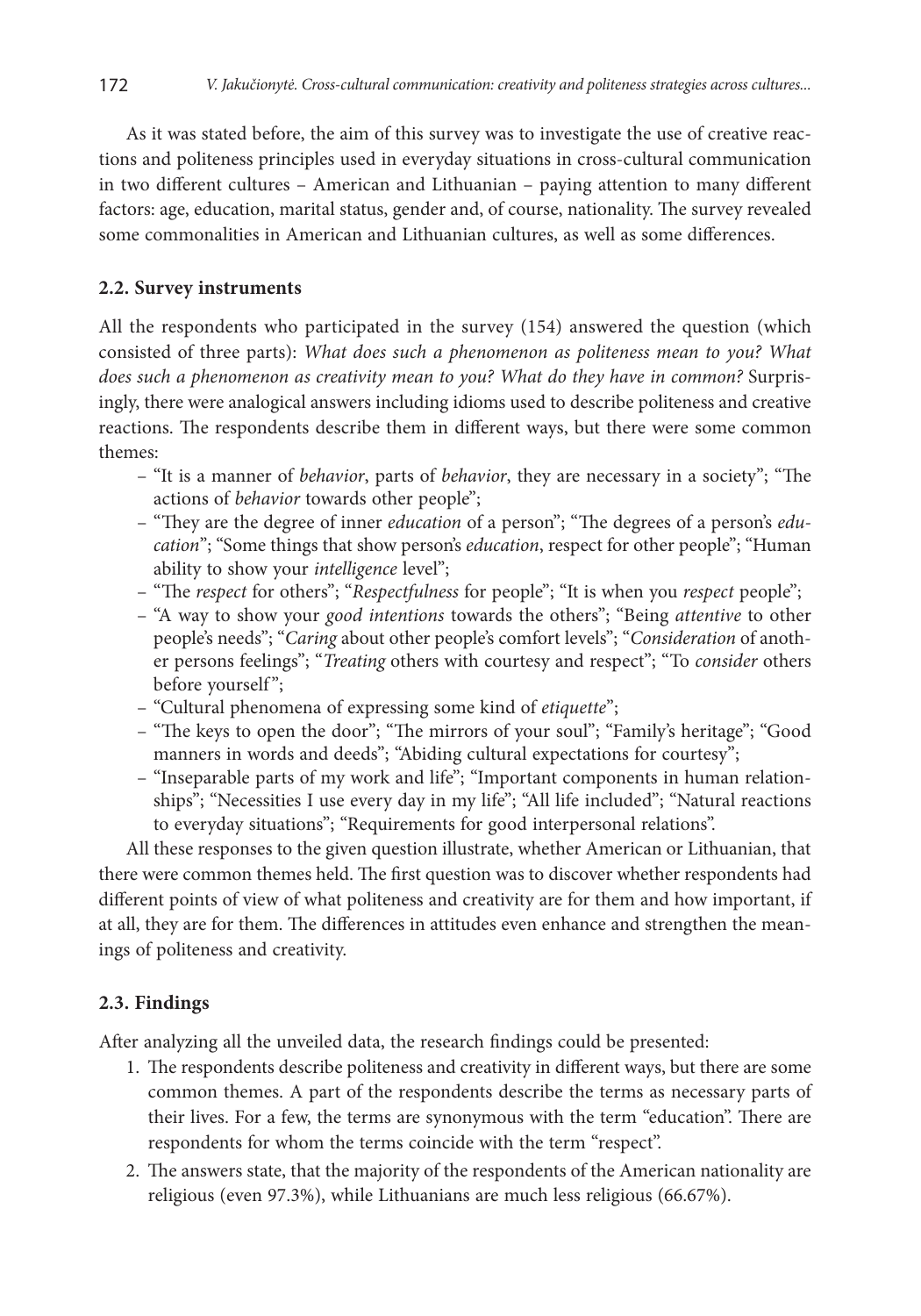- 3. The level of education is significant while analyzing creative reactions and politeness in both nations, because the level of education can signify and influence the usage of politeness expressions as well as creative reactions in everyday situations.
- 4. When asked to count how many times approximately per typical day American and Lithuanian respondents use the speech act "thank you/thanks" and to say under what circumstances or in what situations they usually do that, a tendency was noticed that the American males' answers are similar to the American females' answers. Nevertheless, American women respondents are more polite and use more creative reactions than Lithuanian women respondents. In addition, American males appear to be more polite and use more creative reactions than their Lithuanian counterparts.
- 5. When asked to count how many times approximately per typical day American and Lithuanian respondents use the speech act "I am sorry/sorry" and to say under what circumstances or in what situations they usually do that, a tendency was noticed that males' answer is close to the American females' answer, although American men tend to be more polite and use more creative reactions. Nevertheless, American women respondents are a little more polite and use more creative reactions than Lithuanian women respondents. Anyway, it has to be mentioned that Lithuanian males in this case are the most impolite and use less creative reactions while answering the same question.
- 6. It should be taken into consideration that if comparing the two answers to the questions on the whole ("How many times a day and in what situations do you think you say 'thank you/thanks'"? and "How many times a day and in what situations do you think you say 'I am sorry/sorry'?"), it should be mentioned that a tendency was noticed that American males' answer is close to the American females' answer, although American men tend to be more polite and use more creative reactions. Nevertheless, American women respondents are a little more polite and use more creative reactions than Lithuanian women respondents. Anyway, it has to be mentioned that Lithuanian males in this case are the most impolite and use the least creative reactions.
- 7. A clear tendency can be seen here that the respondents tend to choose the speech act *thank you/thanks* much more often on a typical day than the speech act "I am sorry/ sorry"*.* This surprising discovery states that in both nations the respondents are more polite and use more creative reactions when they appear in situations where they have to thank.
- 8. Analyzing the data of the 1st life real situation, a tendency is seen that the majority in Lithuanian male group chooses polite reactions and react creatively, but the other two reactions (No. 2 and No. 1) are also chosen by the Lithuanians males. This makes the conclusion that the last – mentioned gender group is the least polite and use the least creative reactions of all the four answering this question.
- 9. Analyzing the data of the 2nd life real situation, a conclusion can be made that among the Lithuanian Female respondents there are two who would choose reaction No. 1. What is more, one female respondent would choose reaction No. 4, which is the least polite and creative of all the four presented reactions. A tendency could be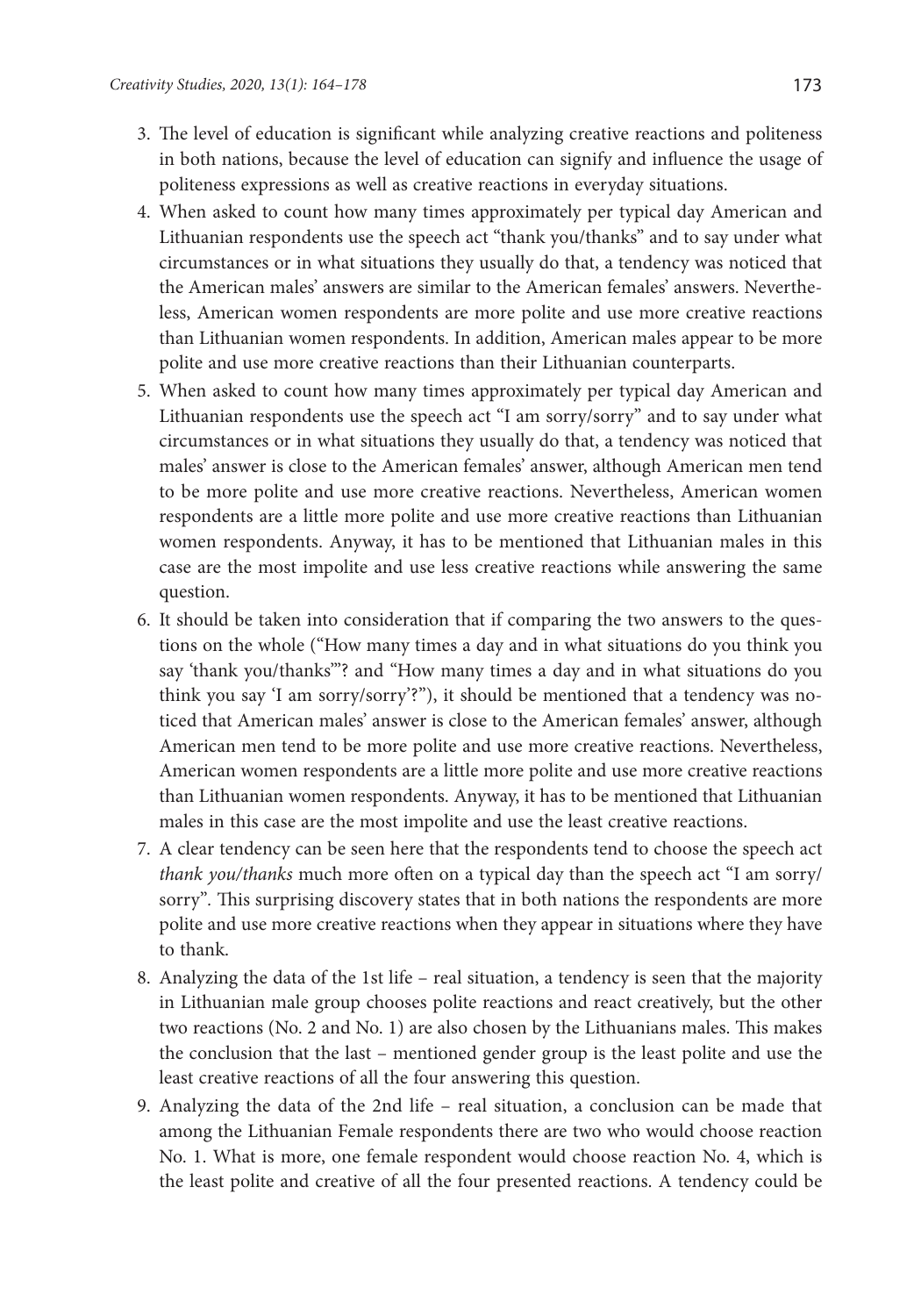seen here that American respondents are more polite and use more creative reactions answering this particular survey question while Lithuanians appeared to be less polite and use less creative reactions; to be even more precise, Lithuanian Female respondents are the least polite and use the least creative reactions of all the four groups answering this question.

- 10. Analyzing the data of the 3rd life real situation, a conclusion can be made that there is a difference among the responses in the last mentioned situation among two strangers on a public transport and in this situation among two friends. A tendency could be seen here that American respondents and Lithuanian female respondents are tend to react in a polite way and use creative reactions while answering this particular survey question; while Lithuanian male respondents appeared to be less polite and use less creative reactions; to be even more precise, Lithuanian male respondents appeared to be the least polite and use the least creative reactions of all the four groups answering this question.
- 11. Analyzing the data of the 4th life real situation, the speech act of gratitude is analyzed, that is how the respondents would react in the situation, where they should feel grateful for something. A tendency could be seen here that the majority of American female and Lithuanian female respondents chose the same answers, so they are tend to react in a polite way and use creative reactions while answering this particular survey question; while American male and Lithuanian male respondents appear to choose different responses. American male respondents tend to be more polite and use more creative reactions than the Lithuanian male respondents, who appeared to be the least polite and use the least creative reactions of all the four groups answering this question.
- 12. Analyzing the data of the 5th life real situation, the data shows that the respondents tend to choose reactions No. 3 and No. 4 as the best variants to react to the situation. Nevertheless, there are respondents who would choose reaction No. 1 too, which would signal that some of the participants tend not to apologize and not to react creatively. American male and American female respondents chose similar reactions, but to be more precise, American males tend to be more polite and use more creative reactions answering this particular survey question. The same situation is with Lithuanian male and female respondents: they tend to choose similar answers, but Lithuanian males tend to be more polite and use more creative reactions in this particular situation.
- 13. Analyzing the data of the 6th life real situation, a tendency could be seen here that American female and male respondents choose very similar answers. The respondents of Lithuanian nationality also choose alike responses. Nevertheless, American participants choose answers that are more polite and creative than those which are chosen by the Lithuanian participants. To be even more precise, Lithuanian male participants choose the least polite and least creative reactions of all the four groups.
- 14. Analyzing the data of the 7th life real situation, the revealed data illustrates that American female and male respondents choose very similar answers. The respondents of Lithuanian nationality also choose alike responses. Nevertheless, American participants choose answers that are more polite and creative than those which are chosen by the Lithuanian participants. To be even more precise, Lithuanian male participants choose the least polite and least creative reactions of all the four groups.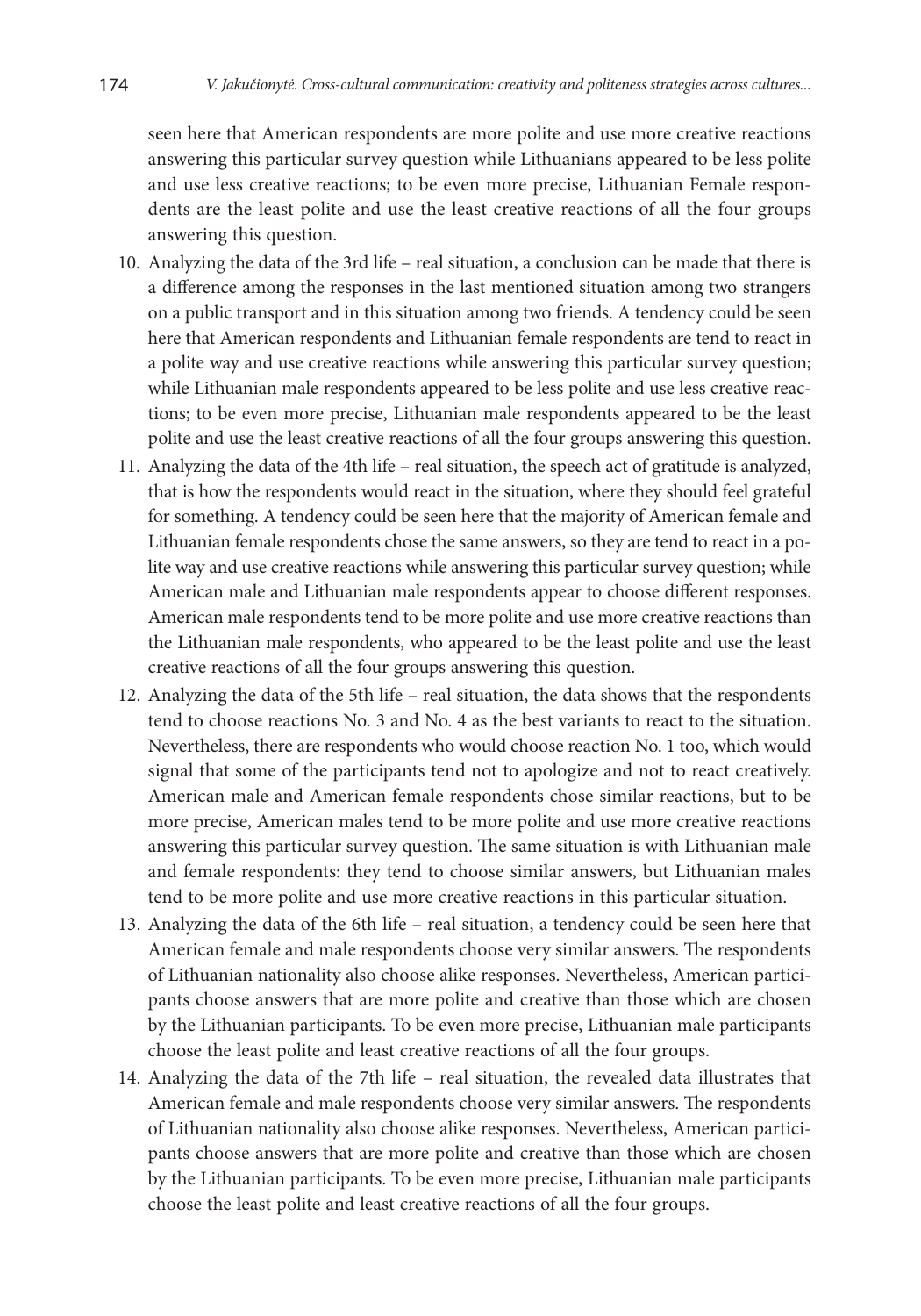- 15. Analyzing the data of the 8th life real situation, the unveiled data showed that American female and male participants choose different variants answering the same question. A tendency could be seen here that American male respondents are tend to react in a more polite and creative way while answering this particular survey question than American female ones; Lithuanian female and male respondents appear to be less polite and creative. Anyway, the least polite and creative reaction in this particular question is chosen by equal number of female and male participants of Lithuanian nationality. Nevertheless, to be even more precise, Lithuanian male respondents appear to be the least polite and express the least creative reactions of all the four groups answering this question.
- 16. All the respondents who participated in the survey were asked to add any thoughts or reflections about this survey. A conclusion out of this data was made that the participants were thankful for the survey itself and the participants evaluated the survey positively.

## **Conclusions**

This study focuses on creative reactions and politeness across two different cultures in crosscultural communication – American and Lithuanian. To be more precise, the speech acts of apology and gratitude in everyday situations, the possible creative usage of these were analyzed and the results were compared.

To start, the fact was established that the two mentioned cultures do indeed use the speech acts of gratitude and apology. The multiplicity appears only when the respondents of the two cultures have to choose one of the reactions presented and when they have to answer how frequently and in what situatons they use these speech acts. As the respondents of the survey were divided into the groups of American female, American male, Lithuanian female and Lithuanian male in order to look at the survey answers from the gender perspective, the conclusion could be made, that American female and American male groups tend to choose more polite and creative reactions, while Lithuanian female and Lithuanian male groups tend to use less polite and creative reactions more often. Americans (both genders) do not *imply* the feeling of gratitude or apology, they say it *directly*. The Lithuanians (both genders) expressed gratitude or apology in everyday situations not as often and not as directly. In other words, the Lithuanian culture tends to use less polite and creative reactions; and vice versa, the American culture tends to use more polite and creative reactions. Besides that, a conclusion can be made that gender also plays a significant role in the answers of the survey respondents. The Female Americans and Female Lithuanians seem to be more polite and creative than their male counterparts.

In addition, it should also be mentioned that the situations set in the survey presented the action among people having different relationships (friends, colleagues) or no relationships (strangers on a bus). So the American and Lithuanian respondents, realizing some (or no) social distance between himself/herself and the addressee, tend to choose different reactions. The conclusion could be drawn that the respondents of American nationality express gratitude or apology in a more polite and creative way and use more speech acts of gratitude or apology in both private and public spheres than the group of Lithuanian respondents.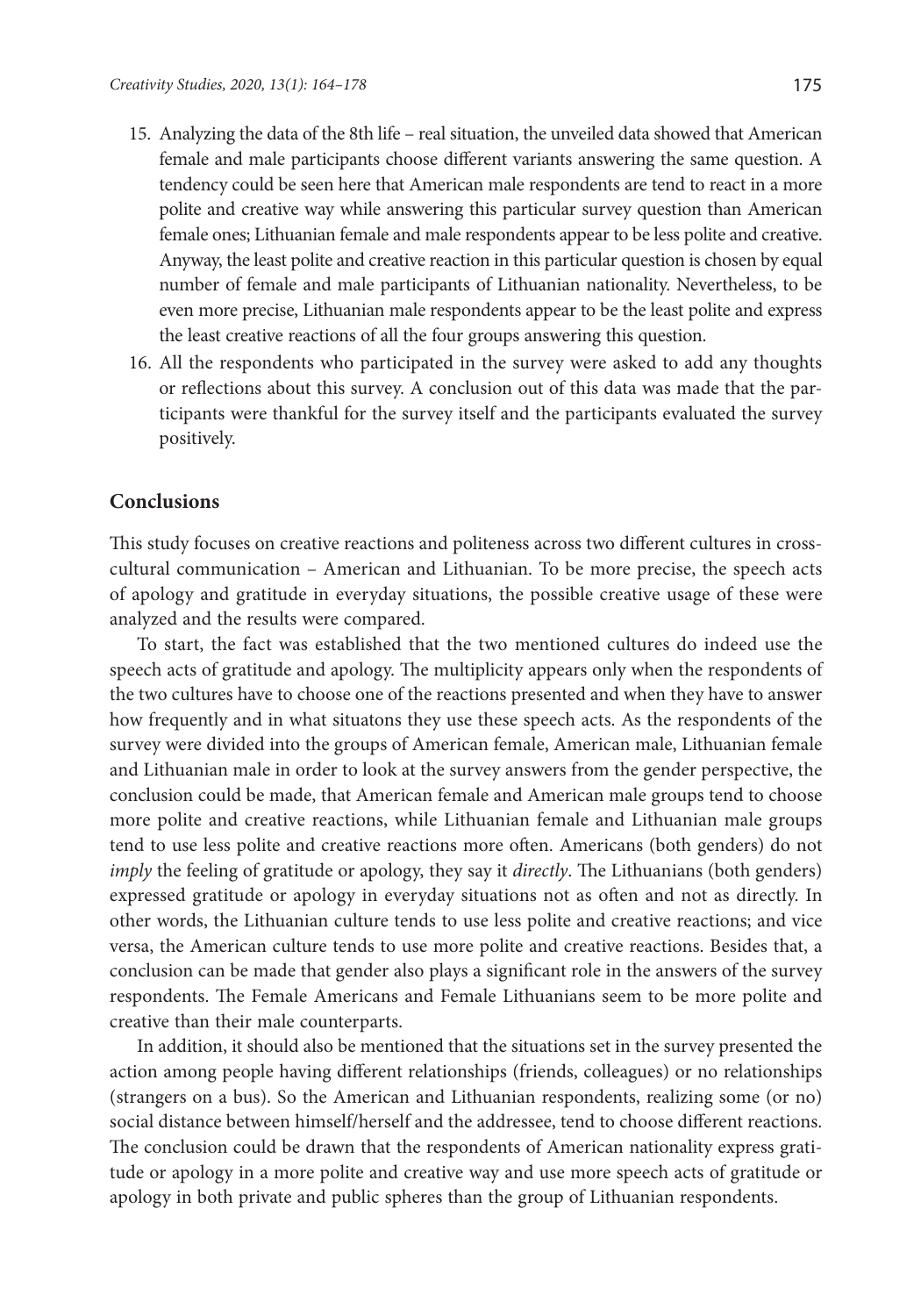To sum up, language learners should understand that language learning is not just about vocabulary or grammar or sentence structure. A person can speak a foreign language quite well and still fail miserably because s/he does not know cultural norms, pecularities of crosscultural communication or creative reactions that are being expressed. As "pragmatic failure may often result in more serious communicative misunderstandings than grammatical errors" (Thomas, 1983). The study hopefully contributes to an understanding of how Lithuanians and Americans differ in their ideas of "normal" politeness and creative reactions in cross-cultural communication. The research is significant and relevant because it explores creative reactions, politeness strategies in cross-cultural communication of two very different language groups and evaluates their common features as well as their differences. In today's world this is important.

#### **References**

- Brown, P., & Levinson, S. C. (1987). *Politeness: Some universals of language usage*. Series: Studies in interactional sociolinguistics. Cambridge University Press. <https://doi.org/10.1017/CBO9780511813085>
- Crystal, D. (1985). *A dictionary of linguistics and phonetics*. Blackwell.
- Čepaitienė, G. (2007). *Lietuvių kalbos etiketas: pragmatika ir semantika*. Šiaulių universiteto leidykla.
- Grundy, P. (2000). *Doing pragmatics*. Arnold.
- Hilbig, I. (2008). Mandagumas kaip reliatyvus kalbinis, socialinis ir kultūrinis reiškinys. *Acta Linguistica Lithuanica*, *58*, 1–15.
- Hilbig, I. (2009). *Lietuvių ir anglų lingvistinis mandagumas: prašymai* (PhD Thesis). Vilnius University. Vilnius, Lithuania. https://epublications.vu.lt/object/elaba:1946587/
- House, J. (2005). Politeness in Germany: Politeness in GERMANY? In L. Hickey & M. Stewart (Eds.), *Politeness in Europe* (pp. 13–28). Multilingual Matters Ltd.<https://doi.org/10.21832/9781853597398-003>
- Huang, Y. (2008). Politeness principle in cross-culture communication. *English Language Teaching*, *1*(1), 96–101. <https://doi.org/10.5539/elt.v1n1p96>
- Yule, G. (1996). *The study of language*. Cambridge University Press.
- Kasper, G. (1990). Linguistic politeness: Current research issues. *Journal of Pragmatics*, *14*(2), 193–218. [https://doi.org/10.1016/0378-2166\(90\)90080-W](https://doi.org/10.1016/0378-2166(90)90080-W)
- Keinys, S. (Vyr. red.). (2012). *Dabartin*ės *lietuvių kalbos žodynas*. Lietuvių kalbos institutas.
- Lubecka, A. (2000). *Requests, invitations, apologies, and compliments in American English and Polish: A cross-cultural communication perspective*. Księgarnia Akademicka.
- Roztocki, N. (2001). Using internet-based surveys for academic research: Opportunities and problems. *Paper for the 2001 American Society of Engineering Management (ASEM) National Conference*. https://pdfs.semanticscholar.org/2017/578524476dde51c7cafcf039c8cfe8ff4108.pdf
- Sangpil Byon, A. (2005). Apologizing in Korean: Cross-cultural analysis in classroom settings. *Korean Studies*, *29*, 137–166. <https://doi.org/10.1353/ks.2006.0003>
- Sifianou, M. (2000). *Politeness phenomena in England and Greece: A cross-cultural perspective*. Series: Oxford Linguistics. Oxford University Press.
- Sinclair, J. (1987). *Collins COBUILD English language dictionary*. Collins.
- Spencer-Oatey, H. (Ed.). (2000). *Culturally speaking: Managing rapport through talk across cultures*. Continuum.
- Survey Monkey. (1999–2019). *Survey Monkey*. https://www.surveymonkey.com/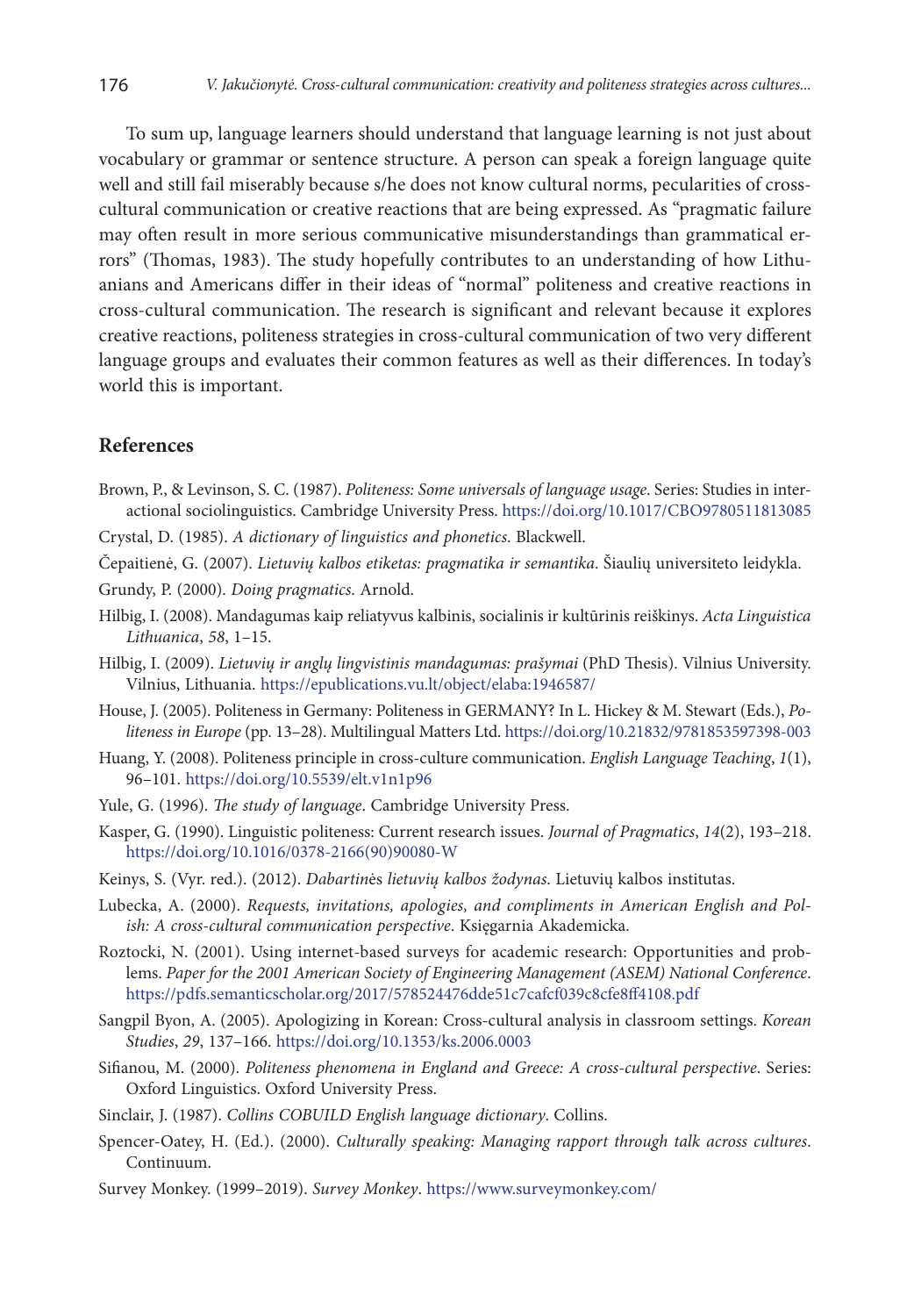- Thijittang, S. (2010). *A study of pragmatic strategies of English of Thai University students: Apology speech acts*. University of Tasmania. https://eprints.utas.edu.au/10754/7/Thijittang\_whole\_thesis.pdf
- Thomas, J. (1983). Cross-cultural pragmatic failure. *Applied Linguistics*, *4*(2), 91–112. <https://doi.org/10.1093/applin/4.2.91>
- Thomas, J. (1995). *Meaning in interaction: An introduction to pragmatics*. Series: Learning about Language. Pearson Education Limited.
- Tsuda, S. (1992). Contrasting attitudes in compliments: Humility in Japanese and hyperbole in English. *Intercultural Comunication Studies*, *2*(1), 137–146.
- Valeika, L., & Verikaitė, D. (2010). *An introductory course in linguistic pragmatics*. Vilnius Pedagogical University Publishing house.
- Zhu, J., & Bao, Y. (2010). The pragmatic comparison of Chinese and western "Politeness" in crosscultural communication. *Journal of Language Teaching and Research*, *1*(6), 848–851. <https://doi.org/10.4304/jltr.1.6.848-851>

# TARPKULTŪRINĖ KOMUNIKACIJA: KŪRYBIŠKUMAS IR MANDAGUMO STRATEGIJOS KULTŪRŲ KONTEKSTE. LIETUVOS IR AMERIKOS KULTŪRŲ PALYGINIMAS

#### Viktorija JAKUČIONYTĖ

#### Santrauka

Šio tyrimo tikslas buvo išsiaiškinti kūrybiškų reakcijų ir mandagumo schemas dviejose skirtingose – amerikiečių ir lietuvių – kalbose tarpkultūrinės komunikacijos kontekste, ir palyginti mandagumo strategijų ir kūrybiškų reakcijų raiškos priemones abiejose paminėtose kalbose.

Šiame darbe pirmiausia buvo gilinamasi į teorinius aspektus, kurie susiję su mandagumo strategijomis pragmatikoje, vėliau buvo tyrinėtos mandagumo raiškos priemonės bei kūrybiškų reakcijų reiškimas lietuvių ir amerikiečių kalbose tarpkultūrinėje komunikacijoje, galiausiai buvo lyginama kūrybiškų reakcijų bei mandagumo strategijų raiškos panašumai ir skirtumai pagal tai, kaip jie yra išreikšti šiame tarpkultūrinės komunikacijos kontekste – abiejose minėtose kalbose.

Tyrime naudojamas metodas yra apklausa, įvertinta tiek kokybiniais, tiek kiekybiniais metodais. Tyrimas parodė, kad abi minėtos kultūros iš tikrųjų išreiškia kūrybiškas reakcijas, taip pat naudoja mandagumo raiškos priemones – dėkingumo ir atsiprašymo aktus. Tai taip pat parodė, kad Amerikos moterų ir Amerikos vyrų grupės linkusios rinktis mandagesnes ir kūrybingesnes reakcijas, o Lietuvos moterų ir Lietuvos vyrų grupės linkusios dažniau naudoti mažiau mandagias ir kūrybingesnes reakcijas. Amerikiečiai (abi lytys) išreiškia dėkingumo ar atsiprašymo jausmą tiesiogiai. Lietuviai (abiejų lyčių atstovai) dėkingumą ar atsiprašymą kasdienėse situacijose reiškia ne taip dažnai ir ne taip tiesiogiai. Be to, tyrimas atskleidė, kad lytis vaidina svarbų vaidmenį apklausos respondentų atsakymuose. Moterys amerikietės ir lietuvės moterys pasirodo esą mandagesnės ir kūrybingesnės nei šių tautų vyrai. Taip pat buvo atskleista, kad amerikiečių tautybės respondentai dėkingumą ar atsiprašymą išreiškia mandagiau ir kūrybiškiau ir naudoja daugiau dėkingumo ar atsiprašymo aktų tiek privačioje, tiek viešojoje erdvėje nei Lietuvos respondentų grupė.

Kalbos besimokantieji turėtų suprasti, kad kalbos mokymasis nėra tik žodynas, gramatika ar sakinio struktūra, jie turi žinoti tiek kultūros normas, tiek tarpkultūrinės